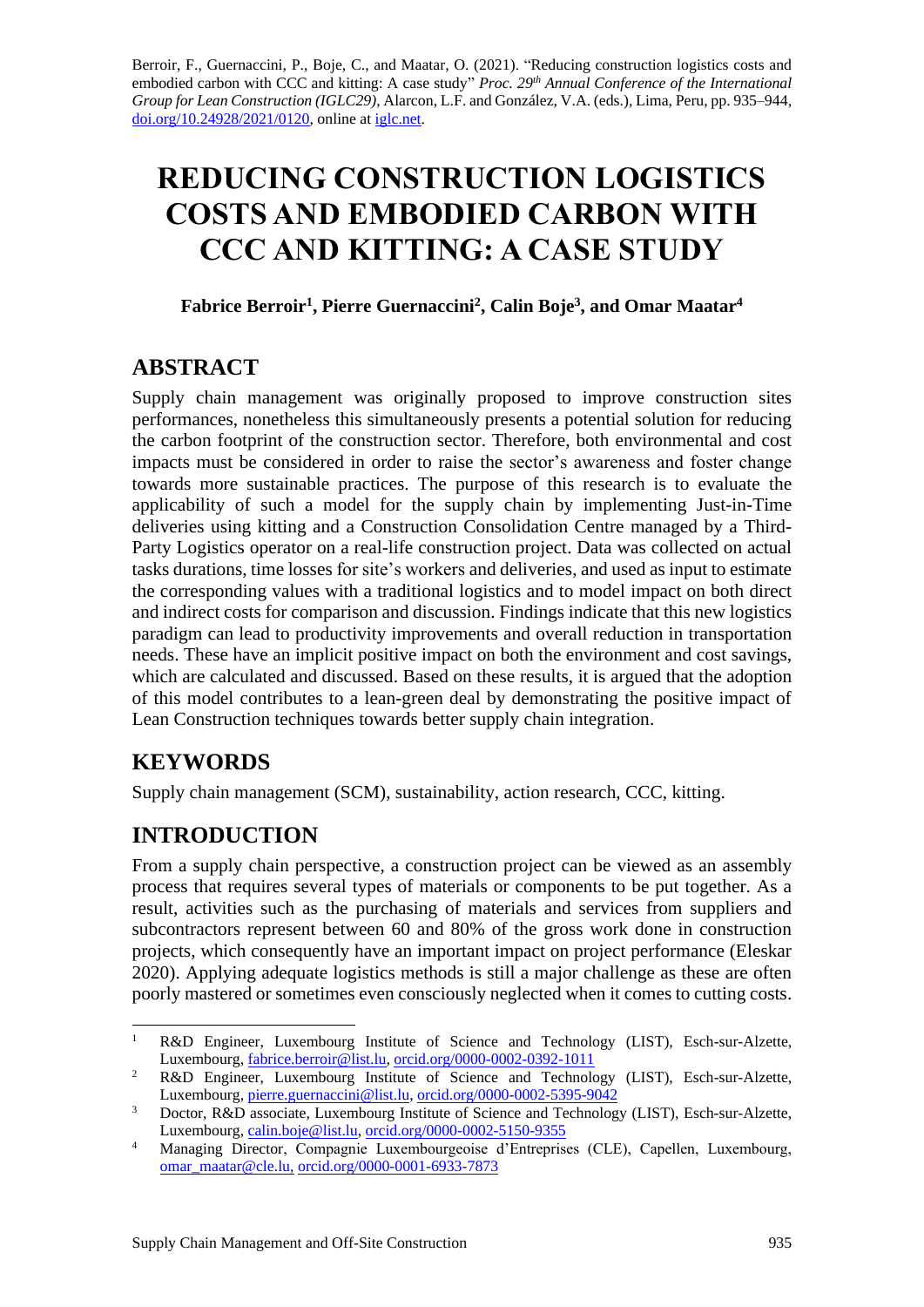Instead of investing in order to properly manage and optimize material flows in early stages, it appears often easier to place responsibility on subcontractors and just let workers and site managers make do (Mossman 2008; Lafhaj and Dakhli 2018). These adversarial behaviours are even strengthened by the silo nature of the construction industry and results in wastes and time losses, notably due to repeated moving of materials (Vrijhoef and Koskela 2000; Mossman 2008; Tetik 2020).

From an environmental perspective, the construction sector is considered as one of the most polluting industries, accounting for approximately 50% of greenhouse gas production in the UK (Dadhich 2015), and a significant cause of traffic congestion in urban areas. It is estimated that building materials can make up to 30% of the tons carried across cities in growing urban areas (Dablanc 2009). Accordingly, improving construction material flows is not only about productivity and profits for the stakeholders of the built environment, but also a global environmental, health and well-being issue.

In order to tackle the above challenges, this research is set to demonstrate the applicability of innovative construction supply chain management based on Just-in-Time principles using a Construction Consolidation Centre (CCC) and a Third Third-Party Logistics (TPL) model in a Luxembourg. The potential benefits of this approach are investigated through a case study on a real-life construction site. More specifically, this article investigates how consolidated logistics can lead to both economic and environmental improvements. This is achieved by estimating: (1) the cost breakdown, return on investment and potential for profit sharing, and (2) the embodied carbon and congestion reduction. Additional benefits regarding resilience in pandemic times, Lean Construction maturity and digitalisation will be discussed as well as the current limits and barriers identified towards a fully interoperable and integrated Construction Supply Chain.

# **BACKGROUND**

Supply Chain Management (SCM) was proposed as an answer to the productivity issues observed in construction (Vrijhoef and Koskela 2000). Based on manufacturing techniques, researchers advocated for a transfer of activities from the site to the supply chain (mentioned as "role 3") and an integrated management of the supply chain and the construction site (mentioned as "role 4"). Practical solutions were developed in the literature including Just-In-Time deliveries, packaging, Kanban and logistic centres (Arbulu and Ballard 2004; Hamzeh et. Al 2007).

By adopting and implementing the proposed SCM model, several studies demonstrated its benefits. Elvfing (2010) described successful practices implemented by a Finnish contractor using a logistics centre to manage make-to-order and large make-tostock items and reported productivity gains of 20%, while also indicating that the productivity increase exceeded the additional cost related to the warehouse. Mossman 2008 reported several key figures of test projects using the London Construction Consolidation Centre, such as the building rate which sits at 60% ahead of the industry benchmark, the building cost at 80% of industry benchmark, while achieving a 73% reduction in CO2 emissions. Despite these significant improvements, the construction industry lacks initiative to replicate and eventually generalise this paradigm across several contexts. This lack of initiative suggests a need for economical evidences acknowledged by surveys (Lafhaj and Dakhli 2018). More recent studies have been carried out with a focus on estimating additional transportation reductions (Samuelsson 2014) and on-site labour productivity improvements (Tetik 2020) while also advocating for more in depth analysis of direct and indirect costs.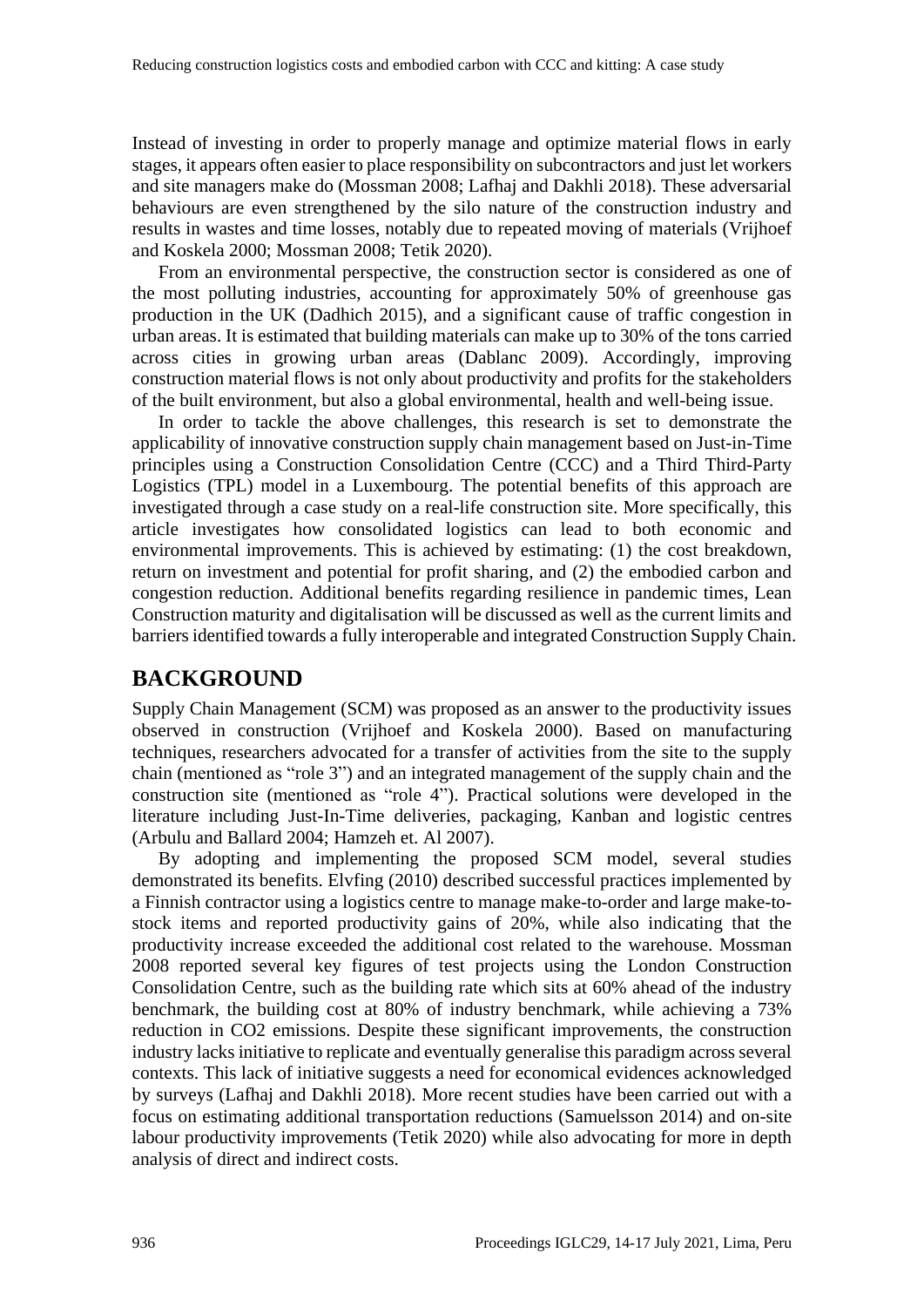According to Eleskar 2020, there is a new and under-investigated phenomenon in the construction industry, which is referred to as Third-Party Logistics (TPL), where specialised actors take over all or parts of the logistics management as part of specialised and project specific construction logistics arrangements. These lead to productivity improvements, cost savings and increased utilisation of site assets, however, the lack of knowledge on internal costs for logistics and the fear for unrealistic fees are barriers for a wider diffusion of the model. Although some studies provide empirical data on the costs of the TPL approach (Janné 2020), these are insufficient to be able to discern if the extra costs were offset by the benefits incurred.

In order to foster transition towards more sustainability at an urban scale, there is a need to bring more awareness on the issues concerning construction logistics, as well as a need for deeper collaboration (Morel 2020). Accordingly, this paper aims to demonstrate feasibility of TPL integrating kitting and CCC services in new context, and to provide a deeper understanding of the costs and benefits breakdown for general contractor and subcontractors and of the conditions for embodied carbon reductions.

# **METHODOLOGY**

This research describes a case study analysis conducted during the implementation of the first CCC experiment using a TPL operator and Kitting in Luxembourg as part of a collaborative research with a General Contractor (GC). The TPL agreement included all direct logistics costs and needed to be compared with traditional logistics costs. In addition, indirect costs had to be investigated for both cases. According to Josephson (2003), Non-Value-Adding activities can be identified, categorized (when/who/how) and discussed in order to estimate and tackle over costs. This approach was chosen since the logistics costs may be borne by distributors, subcontractors or main contractor and can have many indirect impacts. As, no other project available at the time of the experimentation presented enough similarities to perform a comparative analysis, data on NVA activities and delivery scenarios for both traditional and new logistics were collected on the same site and discussed in group with contractors and subcontractor. Accordingly, following methodology was applied in order to set up a commonly agreed model of costs and carbon footprint related to logistics:

- 1. Initial model of cost breakdown and Key Performance Indicators (KPI) definition according to state of the art;
- 2. Data collection on site: All kits deliveries and consumption (giving start and end dates of corresponding tasks) were monitored in a custom web-platform prototype;
- 3. Estimation of the delivery scenarios with a traditional model on a bi-weekly basis based on actual needs and constraints performed by GC project managers;
- 4. Non-value adding time measurement on a sample of traditionally managed tasks;
- 5. Validation of the estimates from the previous step with subcontractors and calculation of corresponding KPI (including carbon footprint, see Table 1);
- 6. Adapted cost breakdown for the actual case based on accounting data from the General Contractor and indirect costs (see Table 2);
- 7. Adapted cost estimation for the fictional "without CCC" case based on a reviewed model (see Table 2).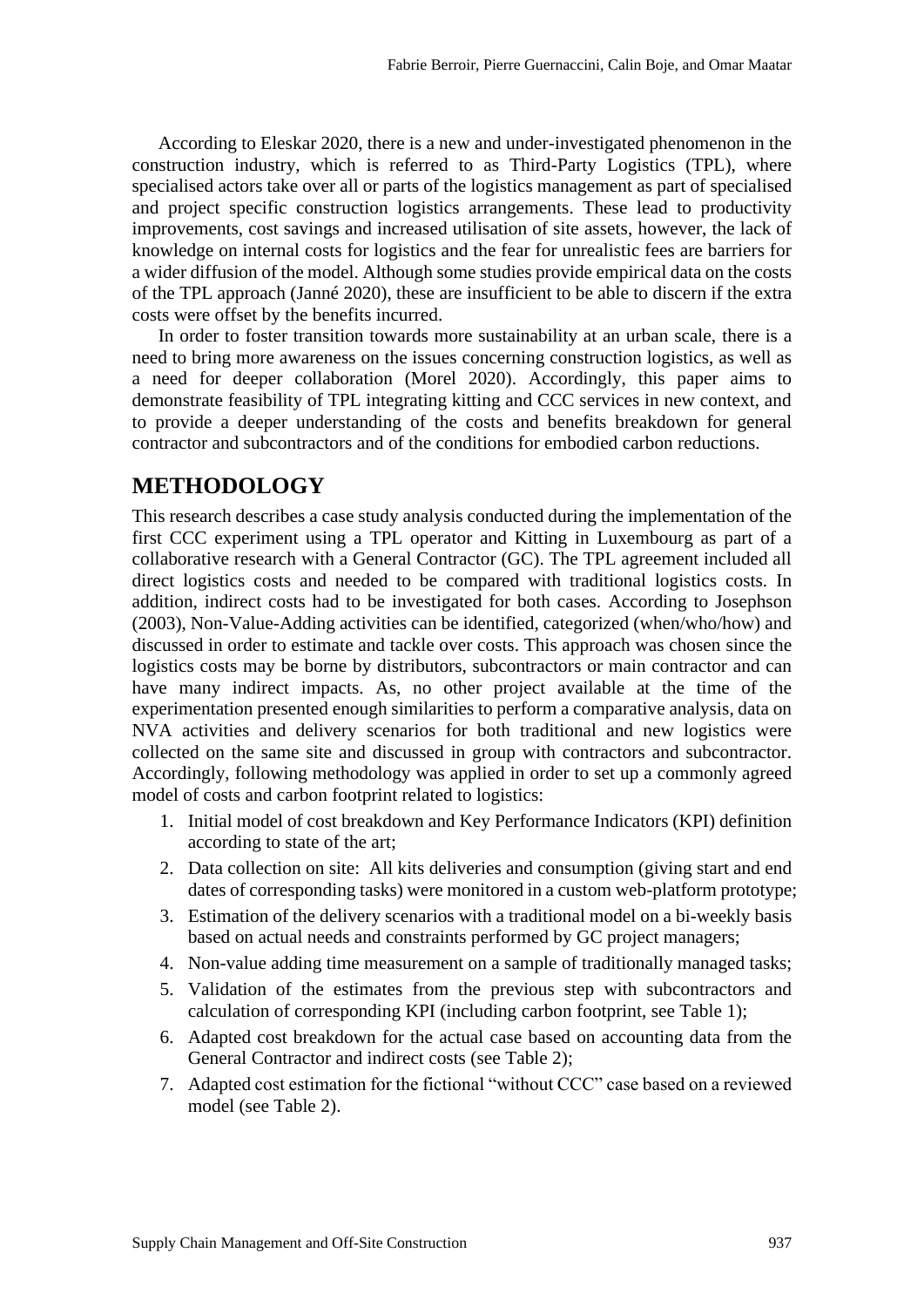| <b>KPI</b>              | <b>Metrics</b>                                                            | Data collection and calculation methods                                                                                                                                                                                                                                             |
|-------------------------|---------------------------------------------------------------------------|-------------------------------------------------------------------------------------------------------------------------------------------------------------------------------------------------------------------------------------------------------------------------------------|
| Planning<br>Reliability | Saved days                                                                | For each task (involved in CCC) actual task durations have<br>been measured and compared to site schedule forecasts                                                                                                                                                                 |
| Productivity            | Time spent on<br>Non value<br>adding<br>activities                        | Time measurement on Non Value adding activities on tasks<br>with kitting and on comparable tasks on the same site<br>without CCC.                                                                                                                                                   |
| Transport<br>efficiency | Number of<br>deliveries<br>Filling rates<br>% of satisfying<br>deliveries | With CCC: actual data from the web-platform (including trip<br>from supplier to CCC and from CCC to site)<br>Without CCC: delivery constraints on site, subcontractors'<br>delivery habits and actual needs have been collected to<br>estimate a corresponding number of deliveries |
| Costs                   |                                                                           | See detailed model of cost (table 2)                                                                                                                                                                                                                                                |
| Sustainability          | Embodied<br>Carbon                                                        | Calculated using geographical information and number of<br>transports (with CCC: actual, without CCC: estimated)                                                                                                                                                                    |

Table 1: Main KPI measured and their corresponding data collection method

Table 2: Direct and indirect cost breakdown (for General Contractor and subcontractors)

|                | With CCC (actual case)                                                                                                                                                                                                                                                                                                                                                                  | <b>Without CCC (simulated case)</b>                                                                                                                                                                                                                                                                                                                                                                                                                                                                                                                         |  |  |  |  |  |  |
|----------------|-----------------------------------------------------------------------------------------------------------------------------------------------------------------------------------------------------------------------------------------------------------------------------------------------------------------------------------------------------------------------------------------|-------------------------------------------------------------------------------------------------------------------------------------------------------------------------------------------------------------------------------------------------------------------------------------------------------------------------------------------------------------------------------------------------------------------------------------------------------------------------------------------------------------------------------------------------------------|--|--|--|--|--|--|
| Direct costs   | (A1) Actual costs observed and<br>billed including warehouse and<br>storage costs at CCC, TPL labour<br>costs for picking and packing<br>material in CCC, transportation<br>(trucks, driver), dispatching of kits<br>at workplaces and TPL margins.<br>(Paid by GC)<br>(A2) Transportation costs from<br>suppliers to the CCC calculated<br>based on actual deliveries.<br>(Paid by SC) | (A1) Simulation of direct logistics costs if the<br>same material for the same site had been<br>managed by the subcontractors without kitting.<br>This includes transport from supplier to the site<br>and handling on site. Calculations are based<br>on simulated delivery scenarios and samples<br>of time measurements for similar task and<br>products on the same site (for instance, pipes<br>and external doors were managed by same<br>subcontractors but with traditional logistics,<br>and thus could be used as control sample)<br>(Paid by SC) |  |  |  |  |  |  |
|                |                                                                                                                                                                                                                                                                                                                                                                                         | (B1) Management cost including software fee and manager time on purchasing and<br>on-site inventory.                                                                                                                                                                                                                                                                                                                                                                                                                                                        |  |  |  |  |  |  |
|                | (B1) The actual times spent were<br>directly measured along the project                                                                                                                                                                                                                                                                                                                 | (B1) Average times per order of similar tasks<br>and products on the site, multiplied by the<br>number of orders and deliveries estimated.<br>(Paid by both GC and SC)                                                                                                                                                                                                                                                                                                                                                                                      |  |  |  |  |  |  |
| Indirect costs | (B2) Lifting equipment costs, based on detailed site accounting per subcontractor and<br>avoided congestion-based utilisation rates of the lifts on site. These costs may also<br>concern subcontractors out of the tasks using the CCC (Paid by SC)                                                                                                                                    |                                                                                                                                                                                                                                                                                                                                                                                                                                                                                                                                                             |  |  |  |  |  |  |
|                | (B3) Overall days saved on planning and their value in terms of manpower (paid by<br>SC) and overall site costs (Paid by GC)                                                                                                                                                                                                                                                            |                                                                                                                                                                                                                                                                                                                                                                                                                                                                                                                                                             |  |  |  |  |  |  |
|                | (B4) Productivity losses (excluding direct handling cost listed in direct costs above).<br>This includes moving and waiting times of site crews. These costs differ from B3 as<br>they will impact crew size instead of task duration and were obtained through<br>comparison of time measurements on a sample of tasks with and without kitting (Paid<br>by SC)                        |                                                                                                                                                                                                                                                                                                                                                                                                                                                                                                                                                             |  |  |  |  |  |  |

<sup>(</sup>Note: figures A1, B1, B2, B3, B4 are mentioned to improve readability of figure 3)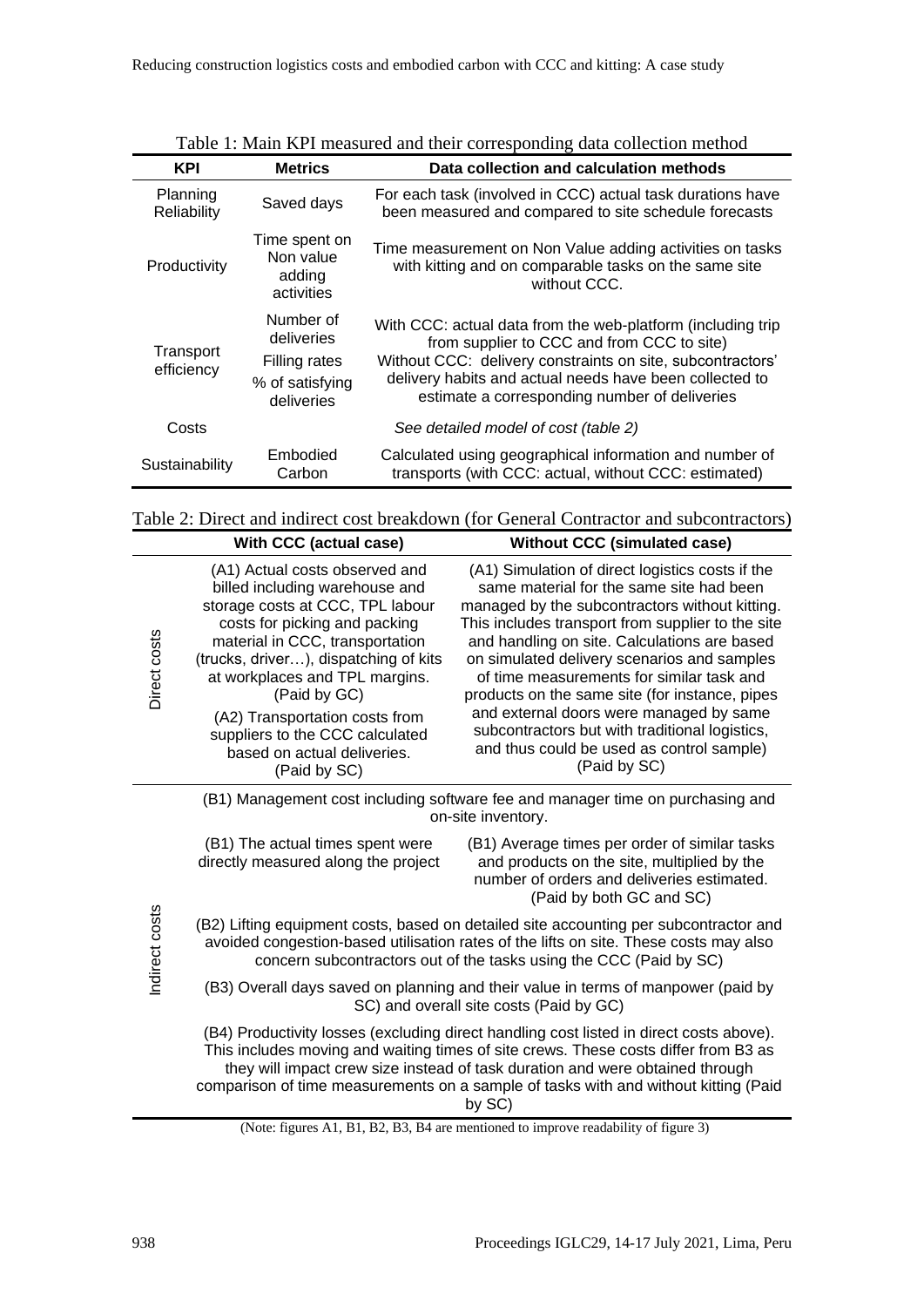# **CASE STUDY**

### **DESCRIPTION**

This case study focuses on the construction of a 58m tower in Luxembourg by the company CLE (General Contractor). The overall project budget of €35M was planned for a 14-floor, 138-apartment building block with a total surface area of  $22,000$  m<sup>2</sup>. Several constraints were identified: (1) location - a recently built dense urban area, (2) site access - very limited, (3) storage capacity on site - very low, (4) schedule - tight and (5) each apartment being finished according to individual buyer choices. Due to high prices per square meter and high demand, this context is representative of current country's market. Constraints (1-4) are considered usual suspects within the context of TPL approaches (Eleskar 2020) that drove the General Contractor to investigate SCM. Constraints (1-3) led the GC to consider testing a self-operated warehouse. Kitting was proposed as solution to constraint (4). Constraint (5) was considered as the most challenging since site managers believed kitting to manage only standardized material demands. Consequently, being able to develop the right tools and demonstrate the applicability of kitting in this context were supposed to facilitate replication to more repetitive and less variable contexts. A preliminary study eliminated the self-operated option and a CCC was organized with a TPL operator accordingly. It enabled materials to be stored, repacked and dispatched in each apartment according to site needs. Specific types were chosen for experimentation: HVAC, bathtubs/showers, tile/parquets flooring, sanitary equipment and joineries (based on subcontractor's willingness to experiment new logistics). A webbased platform was specifically set up in order to define and track material kits for each planning task. Last Planner System (already implemented at earlier stages of the project) was used to collaboratively manage deliveries. Deliveries and data collection started in November 2019 and finished in July 2020.



Figure 1 Example of kits at the CCC and after dispatch at the workspace

### **RESULTS**

### **Productivity and planning reliability**

According to Table 1, for each task using kitting and CCC, the actual task durations were measured and compared to initial planning duration estimated by the subcontractor before application of the new logistic system. The results are presented in Figure 2. Some task durations have been impacted by an identified external factor and thus excluded from the study (hashed boxes on the figure). The tiles tasks particularly were impacted by a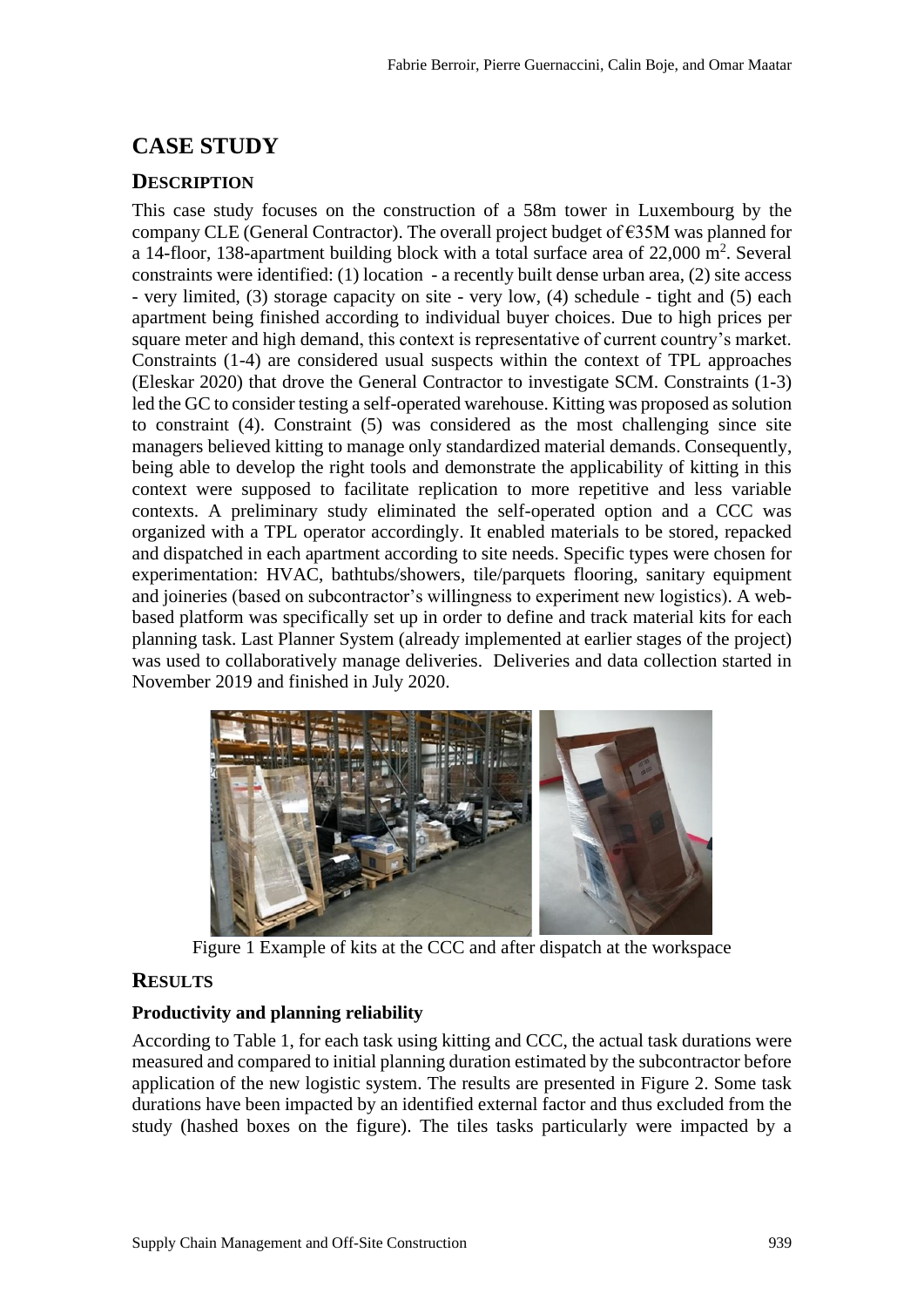| Floor             |          | Ventilation |                                                     |                  | Bath/shower             |                            |          | <b>Tiles</b>                                                                                                                                                                                                                         |                                        | Sanitary equipment |                 | <b>Interior Doors</b> |          |                          |                         |
|-------------------|----------|-------------|-----------------------------------------------------|------------------|-------------------------|----------------------------|----------|--------------------------------------------------------------------------------------------------------------------------------------------------------------------------------------------------------------------------------------|----------------------------------------|--------------------|-----------------|-----------------------|----------|--------------------------|-------------------------|
|                   | Planning | Reality     | saved days                                          | Planning         | Reality                 | saved days                 | Planning | Reality                                                                                                                                                                                                                              | saved days                             | Planning           | Reality         | saved days            | Planning | Reality                  | saved days              |
| 2nd Floor         | 10       | 12          | $-2$                                                | 15               | 3                       | 12                         | 15       |                                                                                                                                                                                                                                      |                                        | 9                  | 10              | $-1$                  | 5        | 5                        | 0                       |
| 3rd Floor         | 10       | 6           | 4                                                   | 10 <sup>10</sup> | 6                       | 4                          | 15       |                                                                                                                                                                                                                                      |                                        | 9                  | 7               | $\overline{2}$        | 5        | 5                        | 0                       |
| 4th Floor         | 10       | 5           | 5                                                   | 10               | 6                       | 4                          | 17       |                                                                                                                                                                                                                                      | Insufficient                           |                    | 5               |                       | 5        | W.                       | Workforce               |
| 5th Floor         | 10       | 6           | 4                                                   | 10               | 6                       | 4                          | 17       | <b>Contract of the Contract of the Contract of the Contract of the Contract of the Contract of the Contract of the Contract of the Contract of the Contract of the Contract of the Contract of the Contract of the Contract of t</b> |                                        |                    | $\overline{7}$  |                       | 5        | 3                        | $\overline{\mathbf{2}}$ |
| 6th Floor         | 10       | 9           |                                                     | 10               | 9                       | 1                          | 15       |                                                                                                                                                                                                                                      |                                        |                    | 9               | $-1$                  | 5        |                          | no data (Covid)         |
| 7th Floor         | 10       | 9           |                                                     | 10 <sup>10</sup> | 8                       | $\overline{2}$             | 15       |                                                                                                                                                                                                                                      | Workforce                              | 8                  | 9               | $-1$                  | 5        | $\overline{\phantom{a}}$ | 3                       |
| 8th Floor         | 10       |             | <b>San Workforce</b><br><i>Communication and Co</i> | 10               | 5                       |                            | 14       |                                                                                                                                                                                                                                      |                                        | 8                  | 7               |                       | 5        | 5                        | 0                       |
| 9th Floor         | 10       |             | R                                                   | 10               |                         |                            | 15       | e de la construcción de la construcción de la construcción de la construcción de la construcción de la construcción de la construcción de la construcción de la construcción de la construcción de la construcción de la const       |                                        | 8                  | 8               | $\Omega$              | 5        | $\overline{\phantom{a}}$ | 3                       |
| 10th Floor        | 9        | 8           |                                                     | 9                |                         | Delay due to<br>other Task | 15       |                                                                                                                                                                                                                                      |                                        | 8                  | 5               | 3                     | 5        | $\mathcal{P}$            | 3                       |
| 11th Floor        | 9        | 6           | 3                                                   | 10               |                         | (Tiles)                    | 15       |                                                                                                                                                                                                                                      |                                        | 8                  |                 |                       | 5        | $\mathcal{P}$            | 3                       |
| 12th Floor        | 10       |             | plans delayed                                       | 10               | ,,,,,,,,,,,,,,,,,,,,,,, |                            | q        |                                                                                                                                                                                                                                      |                                        |                    | no data (Covid) |                       | 5        | plans delayed            |                         |
| 13 Floor (duplex) |          |             |                                                     |                  |                         |                            |          |                                                                                                                                                                                                                                      | No Initial planning duration available |                    |                 |                       |          |                          |                         |
| Total saved days  |          |             | 20                                                  |                  |                         | 32                         |          |                                                                                                                                                                                                                                      | U                                      |                    |                 |                       |          |                          | 14                      |

repeated lack of labour as acknowledged by stakeholders on site. Apart from these cases,

Figure 2 Gaps between planned and actual durations for tasks using kitting

Although the above results are coherent with similar cases within literature (Mossman 2008; Elving 2010; Tetik 2020), the difference may also be a result of an overestimation (consciously or not) of task durations and other positive factors may also have contributed.

To account for this, only tasks that  $1^{\circ}$  were on the critical path according to weekly planning and 2° were confirmed by site crews to have been impacted by kitting were kept for the calculation of overall saved days costs (B3). Moreover, the quantitative analysis was also complemented with surveys to both general contractor's team members and subcontractors (workers and supervisors). 6 out of 7 site managers expressed a light or very significant improvement in planning reliability and transparency. Similarly, 91% of workers and supervisors declared that a considerable time saving had been reached by using a CCC. The reliability of the delivery process was also directly monitored by collecting the remarks of rejected deliveries on the web-platform. In the case of the CCC, 98.5% of deliveries were performed on site as planned and at the desired time. The remaining 1.5% were mainly due to upstream errors detected and reported soon enough by the operator to mitigate their impact on-site.

#### **Total cumulated costs**

Demonstrating the economic impact of the implementation of the CCC is a complex task. While the invoiced costs related to CCC are known explicitly, they replace traditional costs that are usually confidential and difficult to measure by nature because of the specificity of each construction project. The results announced below are therefore hypothetical. The overall costs measured and calculated are presented in Figure 3 according to the model of costs presented Table 2. An unexpected cost is mentioned in the "with CCC" section and describes the impact of the costs related to the Covid-19 crisis, which overlapped with the case study time span. This is since some storage costs continued to be billed during the shutdown of production due to the lockdown in April 2020. These costs have been integrated in the final model for actual costs. However, the impact of the pandemic on estimated cost with a traditional logistic scheme could not be modelled. Overall, the estimates show a 9.5% increase in direct logistic costs (and 15% if Covid costs are considered). This is coherent with the state of the art as TPL (Eleskar 2020) or kitting (Tetik 2020) adds additional billed services such as warehouse costs or preparation costs. Direct costs, although "visible one", account for a minority share of the overall costs according to the estimations. The total calculated impact of logistics accounted for ~13.3% of the turnover of the lots considered. Thanks to kitting and TPL, this figure was decreased by up to 39%, down to 8.1%. This would mean a potential 2.4%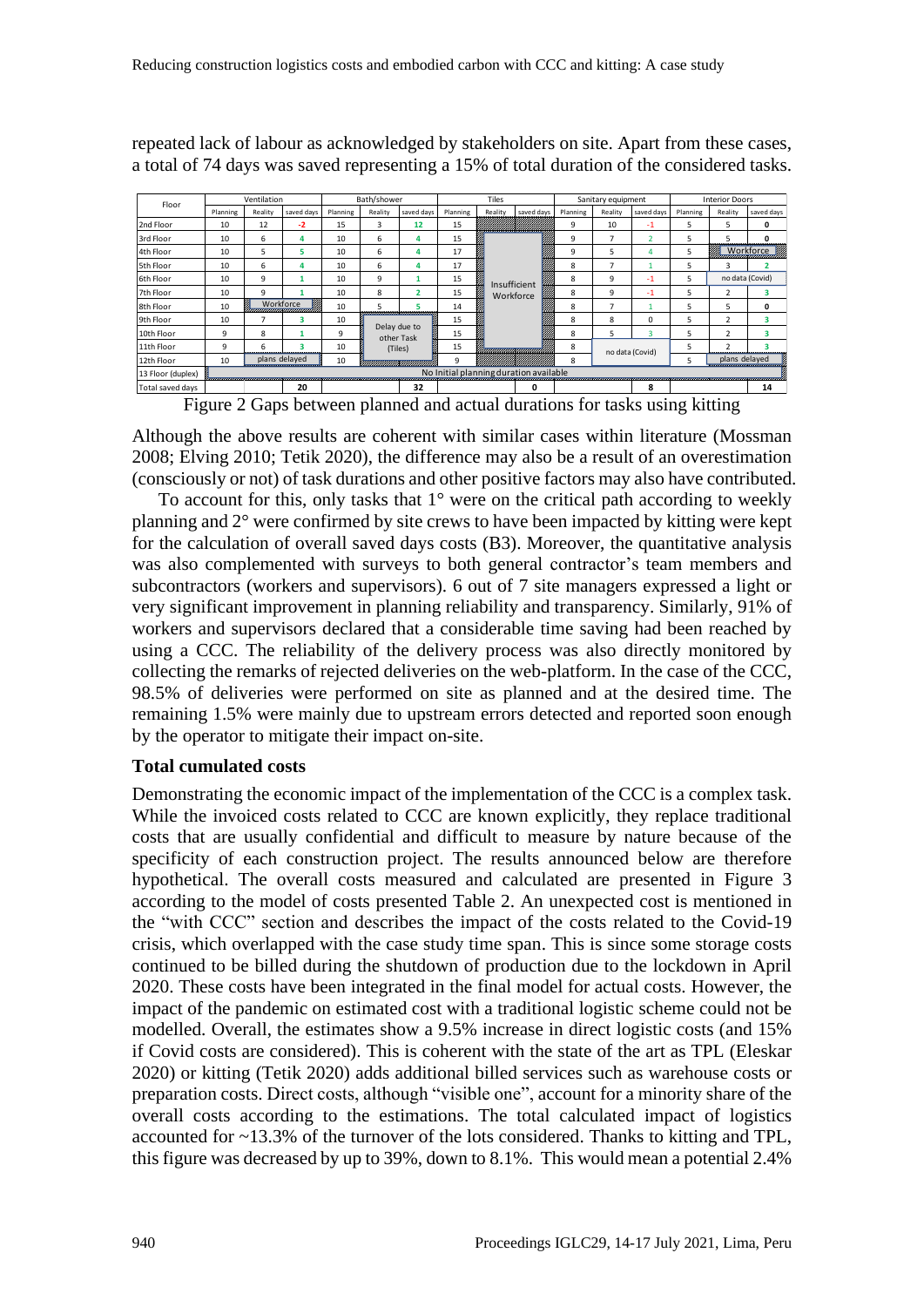(without considering planning indirect impacts on planning B3) to 5.2% (with B3) margin increase for the specific lots/types of objects with kitting.



Figure 3 Overall costs breakdown in percentage of the total turnover of the lots studied

The TPL approach has also caused a shift in the distribution of costs between project stakeholders. If the GC paid the totality of the TPL agreement, the total costs related to logistics for the GC would increase from 1.9% with the traditional model to 6.1% of the considered tasks turnover, whereas the corresponding cost for subcontractors would decrease from 11.4% to 1.9%.

#### **Transport, congestion and carbon footprint**

With 138 apartments on 12 floors, it was estimated that 144 deliveries (for 744 pallets) would have been performed without CCC. This estimation has been established considering the constraints observed such as storage area, delivery rate, availability of the lift, available workforce and usual transportation mean used by subcontractors or by their supplier on a weekly basis.

The data management platform set up for the project offered the possibility to collect the totality of delivery vehicles' contents and track the resulting filling rates. As a result, 49 deliveries were made to the construction site and 96 deliveries were made from the supplier to the CCC. This means an overall reduction in transport arriving on site by 66%.

Filling rates measured exceed 80% on average, except during the month of April which was strongly impacted by disturbances due to the Covid-19 sanitary crisis and certain special contexts (notably during holiday periods).

Knowing locations of the CCC and suppliers/subcontractors' facilities and each usual transportation means, it was possible to calculate the carbon footprint of deliveries with the consolidated logistics method, for both scenarios according to EN 16258 (2012). These estimates show an overall 46% reduction in carbon emissions for transports compared to traditional logistics (see Figure 4).

| Task                | <b>With CCC</b> | <b>Without CCC</b> | Impact    |
|---------------------|-----------------|--------------------|-----------|
| Ventilation         | 10.12           | 10.4               | $-2.69%$  |
| Bath/Shower         | 0.61            | 0.8                | $-23.75%$ |
| Sanitary equipment  | 0.64            | 0.6                | $+6.7%$   |
| Tiles               | 3.79            | 1.9                | +99.5%    |
| Doors               | 10.91           | 34.2               | $-0.68$   |
| Total (in T of CO2) | 26              | 48                 | - 46 %    |

Figure 4 – Total CO2 emissions in tons for transports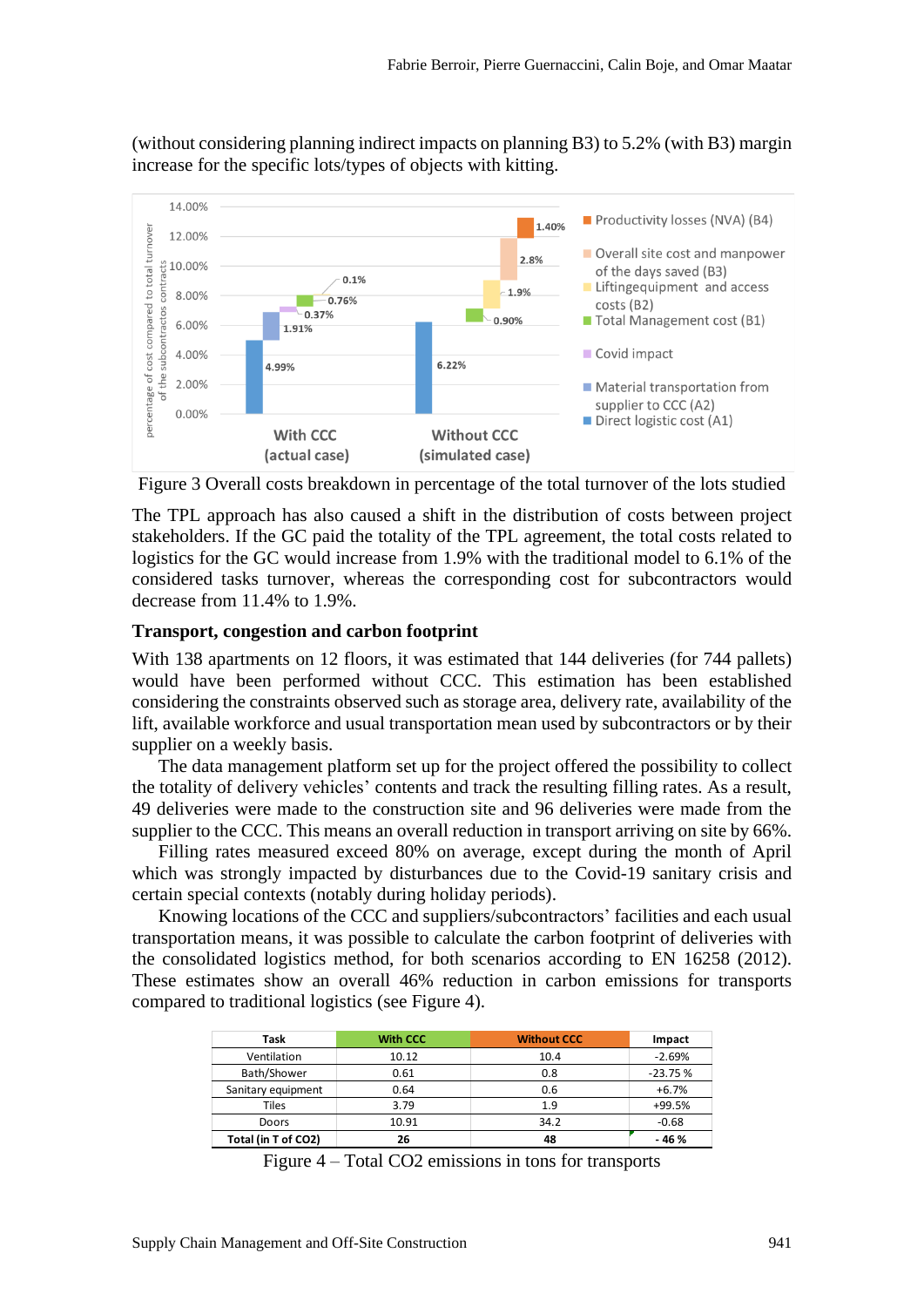# **DISCUSSION**

### **Impact on project management and Lean construction maturity**

Beyond a flat reduction of management costs (B1), the measures reveal a change in the site's management practices. Contingency management, reception of delivery vehicles and inventory tasks were normalised over the week and mostly replaced by anticipation tasks. This was considered as a driver for better collaboration on site, while also offering a clear framework for recently hired managers to get more responsibilities and skills. This improvement in collaboration was also confirmed by qualitative feedbacks from subcontractors about the use of Last Planner System (LPS). Although kitting and TPL could have been managed without the LPS, the collaborative framework of LPS facilitated the gathering of the actual material needs and constraints. On the other hand, having a reliable and constantly updated view of material status enabled to start weekly meeting with a trusted workable backlog. These findings are further arguments in favour of the development of a holistic Lean Construction approach.

### **TPL viability and gain sharing**

In order to validate the TPL choice, a GC self-operated warehouse scenario was modelled under the same hypothesis. It concluded that direct logistic costs (A1) would have been double compared to actual case with TPL. In comparison with TPL, self-operated centralised logistic requires existing facilities and a higher volume of activities in order to be relevant and applicable in the considered context.

With TPL, a potential 5% overall margin gain was estimated, but this gain must be shared between stakeholders to ensure its applicability. Indeed, the TPL model as implemented in this study was driven and financed by the General Contractor, but it appears to mostly benefit the subcontractors. In the context of this project, a total 3.6% price cut was negotiated between stakeholders, which covered 72% of the costs of TPL.

According the results of this case study, a contribution of approximately 5% from the turnover would cover all the direct costs endorsed by the General Contractor while maintaining a 4.4% margin increase for the subcontractors.

### **Covid-19 and co-activity reduction**

Covid-19 negatively impacted the costs results of the case study because of unexpected storage costs. However, qualitative feedbacks also indicate some potential advantages of kitting and CCC to deal with similar unexpected situations. This is acknowledged by planning reliability measures indicating that with the workflow being streamlined, kitting reduced co-activity. Additionally, the CCC worked as a buffer for materials during the lockdown. This may be one of the reasons why the site had nearly fully recovered its normal productivity rates in May (which according to the GC was not the case in most of its other projects) suggesting that CCC could improve the sector's resilience.

# **LIMITATIONS AND FUTURE RESEARCH**

This research was limited to one pilot case study in order to test feasibility in a new context and to perform an in-depth analysis of costs and impacts on site of the new logistics model. Productivity and planning gains were particularly hard to assess as other factors may have contributed to improved performance. More studies are needed to confirm the model of cost proposed and to validate the authors' findings. Two key points of interest are highlighted by this study.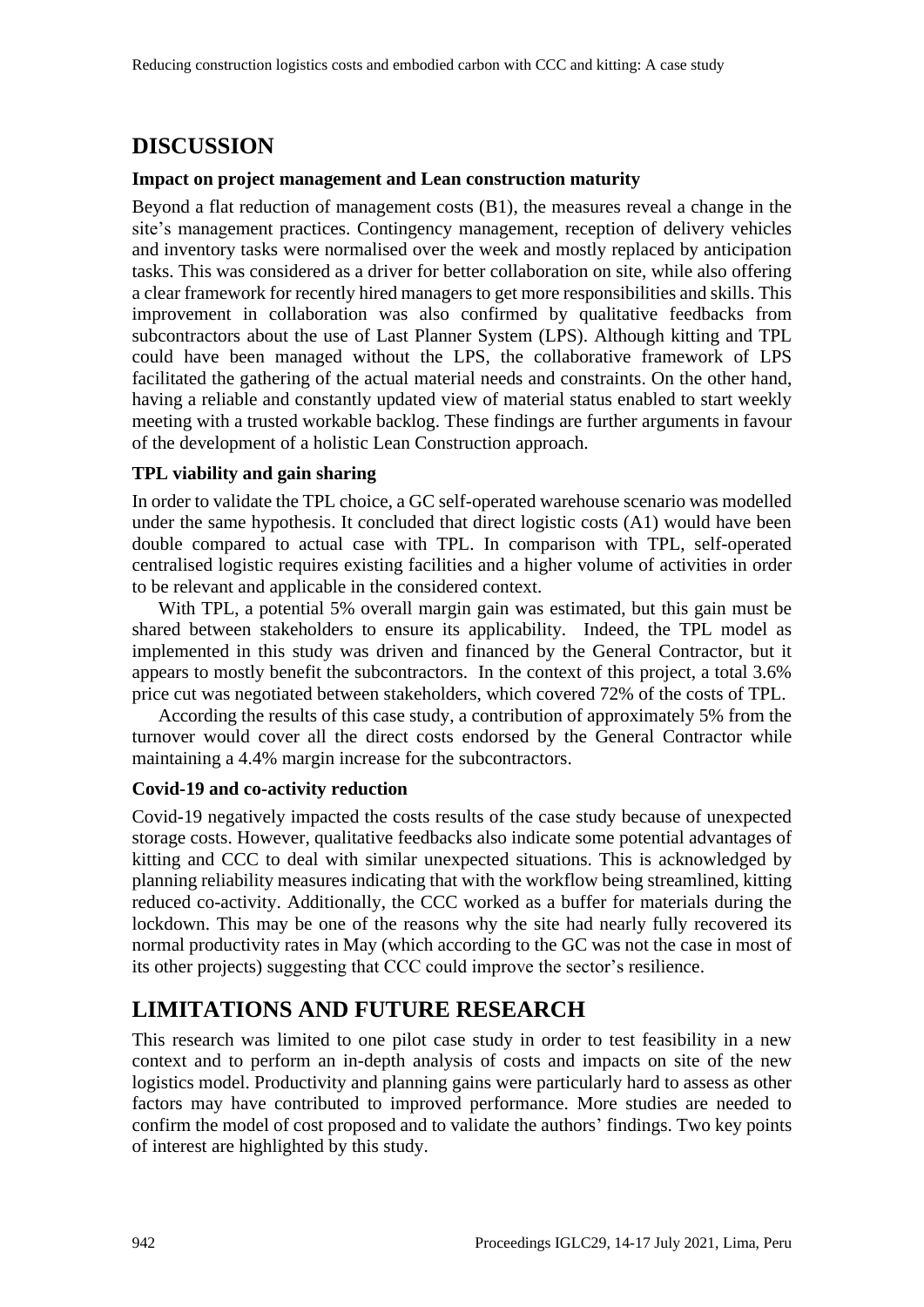### **CCC AND KITTING SUSTAINABILITY ASSESSMENT**

The findings of this study indicate that CCC and kitting can be used as an efficient strategy in order to reduce embodied carbon. However, Figure 5 shows discrepancies on the carbon emissions reduction achieved in the study. For example, the model was not relevant for some suppliers that were located closer to the site. This shows that under certain circumstances the model might not be optimal. Defining these conditions and being able to integrate them into projected simulations would enable better sustainability and better estimations of the impacts. In addition, kitting enabled better productivity on site through better resource efficiency (mainly of workers and lifting capacity) that might also have a positive environmental impact, but these impacts still must be assessed.

### **DIGITAL TWIN FOR INTEGRATED SUPPLY CHAIN MANAGEMENT**

The new logistics organisation implied a transfer of responsibility and hence an extended knowledge of the products to be delivered as well as full traceability of the materials condition. To achieve this, an online platform had been set up that enabled to define custom kits for each task and manage event or relevant status. This information system appeared to be a key factor to a successful implementation. However, most information had to be entered manually and was in a format that could not allow further use of the data. Therefore, data should be structured, interoperable and dynamic in a way that it allows collaboration and transfer along the supply chain and support decision-making. As a solution, the emerging research on Digital Twin (Boje et al. 2020) and application of Products Data Templates (ISO 23386 and EN ISO 23387) appear as key research topics.

# **CONCLUSION**

This paper investigated the potential for innovative Supply Chain Management based on Lean Management techniques to be an economically relevant paradigm that can help reduce the carbon footprint of the sector. The pilot project in Luxembourg successfully implemented Just-In-Time logistics using kitting and a Construction Consolidation Centre managed by a Third-Party Logistics operator. Despite the fact that the empirical results were limited in scope, they confirm both the economic and environmental improvements due to these methods by enabling at the same time up to 39% reduction of logistics related costs - that would mean a 5% potential margin increase for the considered tasks, and a 46% reduction of carbon emissions. These findings are preliminary as this project was the first of its kind in the country and some other factors may have interfered and should be further investigated (especially regarding the impact on planning). Additional improvements through new services such as reverse logistics and multi-site deliveries should also be considered and tested. The study emphasizes three potential barriers that need to be addressed. Firstly, the model of costs developed through the project estimated that logistics and material handling would have accounted for at least 13% of the turnovers of the lots if managed in a traditional way. More data on the implications of these costs are necessary to raise sector's awareness and interest in newer methods. Secondly, the environmental impacts must be further studied to ensure case-bycase improvements. Lastly, the kitting required detailed information about planning and actual material status and constraints that should be addressed through collaborative practices on site and digitally supported integration of the supply chain.